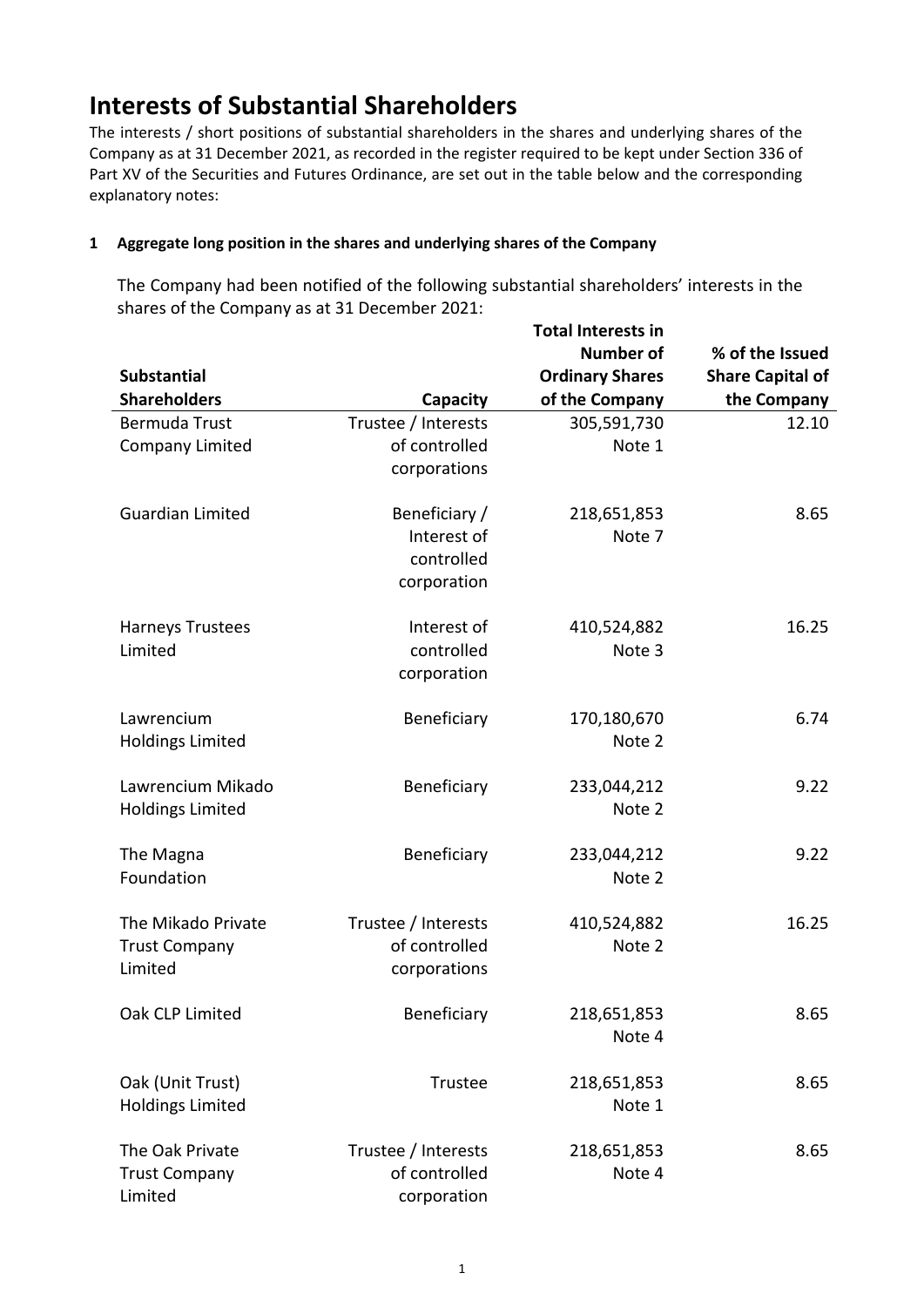| The Hon Sir<br><b>Michael David</b><br>Kadoorie | Note 5      | 410,524,882<br>Note 5      | 16.25 |
|-------------------------------------------------|-------------|----------------------------|-------|
| Mr J. A. H. Leigh                               | Notes 6 & 7 | 218,823,096<br>Notes 6 & 7 | 8.66  |
| Mr Philip Kadoorie                              | Note 8      | 410,524,882<br>Note 8      | 16.25 |
| Mr R. Parsons                                   | Trustee     | 218,651,853<br>Note 7      | 8.65  |

#### Notes:

- 1 Bermuda Trust Company Limited was deemed to be interested in the shares in which Oak (Unit Trust) Holdings Limited, The Oak Private Trust Company Limited and other companies were deemed to be interested, either in the capacity as trustee of various discretionary trusts and / or by virtue of having direct or indirect control over such companies.
- 2 The Mikado Private Trust Company Limited was deemed to be interested in the shares in which Lawrencium Holdings Limited, Lawrencium Mikado Holdings Limited and other companies were deemed to be interested, either in the capacity as trustee of various discretionary trusts and / or by virtue of having direct or indirect control over such companies. The Magna Foundation was also deemed to be interested in the shares in which Lawrencium Mikado Holdings Limited was deemed to be interested. The interests of The Mikado Private Trust Company Limited in the shares of the Company include the shares held by discretionary trusts of which The Hon Sir Michael David Kadoorie is one of the beneficiaries and a founder as disclosed in "Interests of Directors and Chief Executive Officer".
- 3 Harneys Trustees Limited controlled The Mikado Private Trust Company Limited and was therefore deemed to be interested in the shares in which such company was deemed to be interested.
- 4 The Oak Private Trust Company Limited was deemed to be interested in the shares in which Oak CLP Limited was deemed to be interested, either in the capacity as trustee of a discretionary trust and / or by virtue of having direct or indirect control over such company.
- 5 See Note 1 under "Interests of Directors and Chief Executive Officer".
- 6 See Note 3 under "Interests of Directors and Chief Executive Officer".
- 7 Mr R. Parsons and Mr J. A. H. Leigh, in their capacities as trustees of a trust, jointly controlled Guardian Limited and therefore were deemed to be interested in the shares in which Guardian Limited was deemed to be interested. Accordingly, the 218,651,853 shares in which Guardian Limited was interested was duplicated within the interests attributed to each of Mr J. A. H. Leigh and Mr R. Parsons.
- 8 See Note 5 under "Interests of Directors and Chief Executive Officer".

As at 31 December 2021, the Company had not been notified of any long positions being held by any substantial shareholder in the underlying shares of the Company through equity derivatives such as share options, warrants to subscribe or convertible bonds.

#### **2 Aggregate short position in the shares and underlying shares of the Company**

As at 31 December 2021, the Company had not been notified of any short positions being held by any substantial shareholder in the shares or underlying shares of the Company.